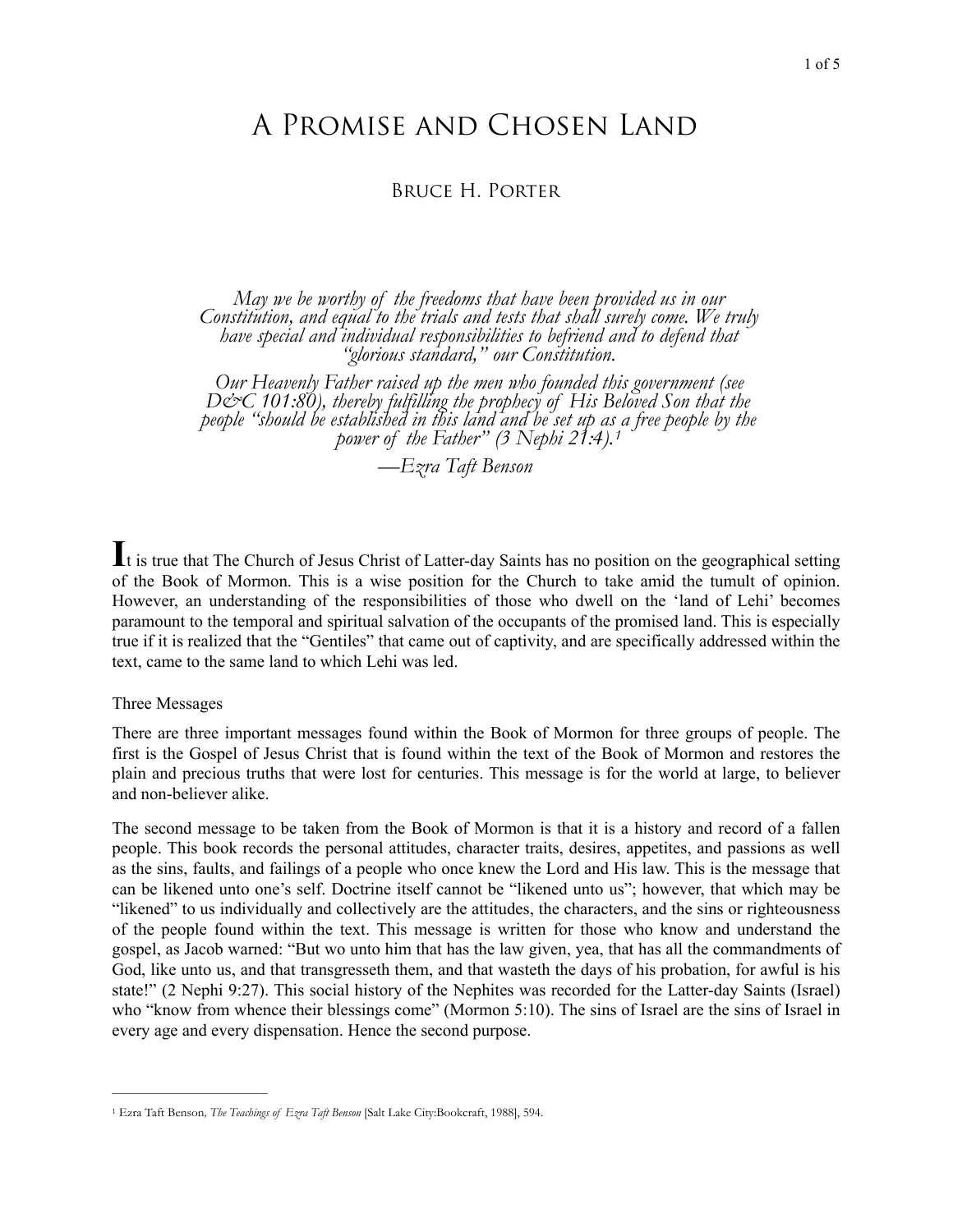The third message which this book addresses is targeted directly to those who live on the "land of promise." There are prophecies and promises specifically about the promised land to which the Jaredites, Mulekites, and Lehites were led, which are attached to the land itself. The land of promise is definite and specific, just as the promises and prophecies are specific about the land and those who dwell on it. The blessings connected to the land are seen throughout the Book of Mormon as the divine promise of freedom and prosperity and are issued by prophetic statements—even by Christ Himself. This promise of freedom upon the land of promise is connected to a responsibility that rests upon those who live upon that land—member and non-member alike. This is a non-denominational message and a "Title of Liberty" that must be raised again upon the promised land. This essential concept irrevocably coupled to the land of promise is a primary principle and purpose of the Book of Mormon, included by many ancient prophets under the direction of the Lord, yet this purpose is often overlooked by the casual reader. These three messages will discussed in depth following this paper.

#### The Promised Land

Many may question, "what difference does it really make to know where the setting of the land of Lehi might be?" This question is often followed by the statement that 'knowing the setting will make no difference because it will not affect my spiritual well being.' This point of view can only be made by those who do not understand the messages and purposes of the Book of Mormon. According to the scriptural text, having a knowledge of the promised land of Lehi can have an effect on the freedoms that allow a worship of God according to individual agency.

The Book of Mormon is a history of three migrations: those of the Jaredites, the Mulekites, and the Lehites. However, this same Book of Mormon is a prophetic record and history of four migrations led by the Lord to the same promised land: the Jaredites, the Mulekites, the Lehites, and the future Gentiles. It is to this fourth group that the record was compiled and written by the last prophets of the Nephite civilization. When Mormon and his son Moroni finished the abridgment and record, there was no one left from their time and society to read it. It was written and hidden up specifically for the remnant who would remain and for the "Gentiles" who would come out of captivity to the promised land as prophesied by the authors and compilers of the record. Within this record are the restrictions and stipulations placed upon those who live upon the land of promise, as well as the promised blessings of freedom and liberty connected to the land itself.

If the "promised land" cannot be identified, then the restrictions, blessings, and responsibilities cannot be realized, nor can the prophecies and promises in the text become a moving force, as hoped by the prophets of the Book of Mormon. It would be significant if the location of the promised land was made known for the spiritual security and temporal preservation of those who might dwell in that land of freedom. The prophecies and promises about the Gentile nation that will exist there are included for a reason. Religious freedom is dependent on the freedoms guaranteed by the governments of that land, and the protection promised by God. These freedoms and promises found in this text of scripture are to be understood and recognized, and are connected to a responsibility placed upon the reader by God through the words of inspired prophets.

It is the author's belief that the prophecies and promises contained within the Book of Mormon, if studied and coupled with the statements of the Prophet Joseph Smith, contain enough information to identify the specific Promised Land to the individual who seeks such knowledge. If this is not possible, the Gentile prophecies and instructions are meaningless. Reading and studying the Book of Mormon with this knowledge will produce an overwhelming sense of responsibility and commitment in the hearts and minds of those who know that they live in the place which the Book of Mormon identifies as the promised land—and that land is known today as the United States.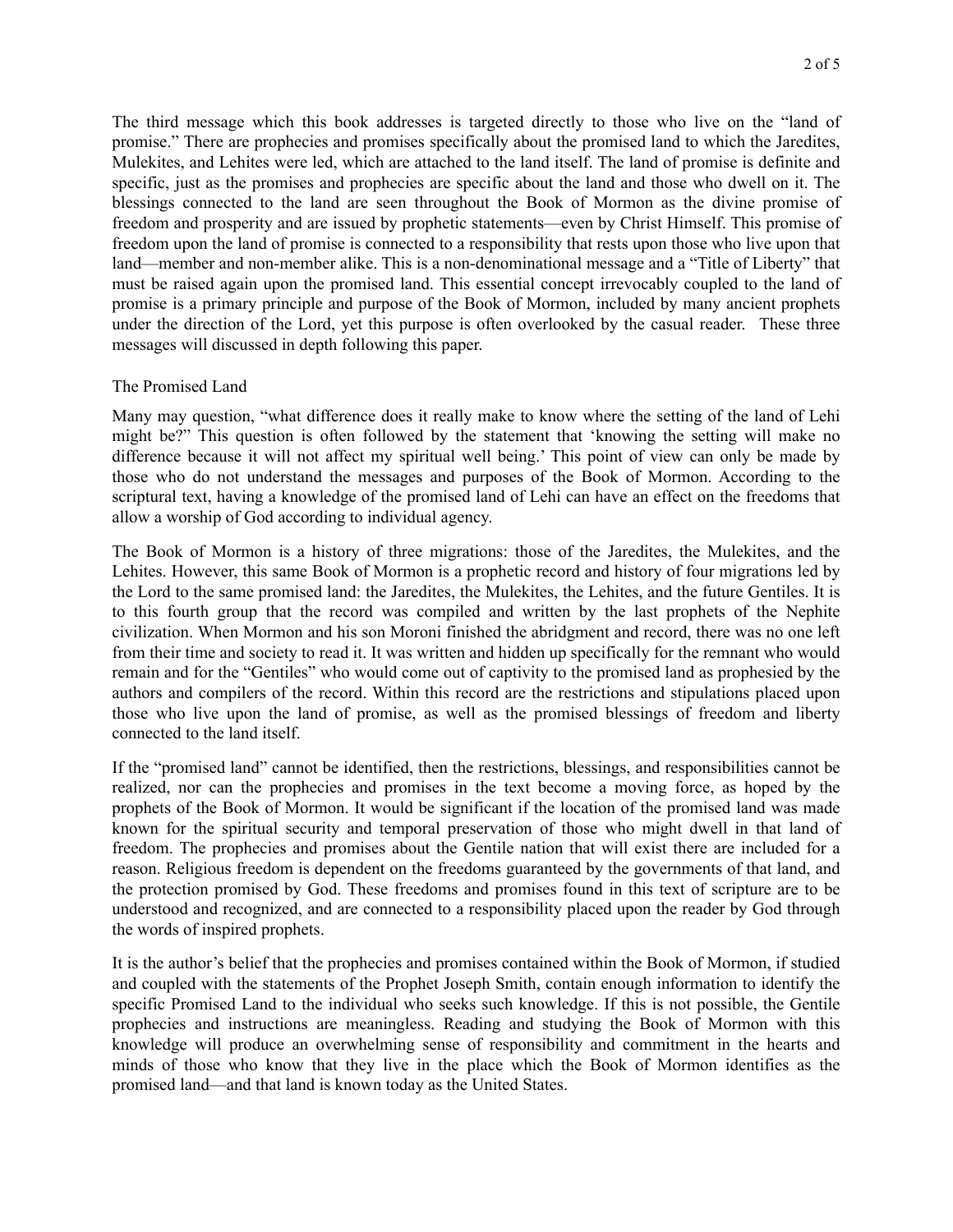To begin a discussion that establishes a connection between the United States and the Book of Mormon, a setting for the history of this scripture is of fundamental importance. Traditions and theories, past and present, have been proclaimed as truth and doctrine without consideration for the prophetic and textual evidence that exists, within and without the Book of Mormon itself. The numerous theoretical settings espoused by many scholars, and the overwhelming number of theoretical maps (over 150 thus far) is sufficient evidence that the use of geographical passages found within the text are inadequate to use for the determination of a setting for this book of scripture. Over the years these many geographical settings and theories have been used in an apologetic way, hoping to provide some sort of physical proof of the Book of Mormon. This monumental effort to find archaeological proof in Mesoamerica has created a black hole that has resulted in the rejection of specific statements of Joseph Smith about Book of Mormon geography. So strong is the pull of traditional thought about Mayan ruins in Mesoamerica, that genetic research and even anthropological and archaeological findings from non-members that substantiate the prophets' words have been ignored because of the traditions and egos of academia. The 150 different maps, it is claimed, are based in scripture (the number of maps alone identifies there is a problem). Yet, the conclusions reached by Mesoamerican theorists are the result of intellectual endeavors connected to the weakest evidence, rather than one founded on the textual information found in the Book of Mormon that takes the form of prophecy. For some reason, the desire of physical 'proof' for the Book of Mormon cultures have led many into a boxed canyon of scholastic blindness to the real messages and meanings of the prophecies of the land of promise to which Lehi was led.

A nontraditional model is presented here with sufficient scriptural sources to make a relationship and connection between the Book of Mormon and the United States plausible. This will be done by the use of the statements of the Prophet Joseph Smith, the translator of the text, and the textual evidences within the Book of Mormon itself. That is, the inspired words of the prophets who authored and abridged the sacred record and the prophet and translator of that book will be the source.

To facilitate an objective analysis, the reader should put aside the traditional teachings, mindsets, and theories of a particular setting outside of North America and review the evidence found within the Book of Mormon without preconceived notions of a geographical setting. The prophetic evidence within the Book of Mormon is clear and concise, and needs no intellectual commentary or theory presented for persuasion. The prophetic text and the prophet translator should be allowed to speak for themselves without private theories about geographical passages and "monumental ruins" encumbering the mind and forcing conclusions. The scriptures have their own voice and message, and present their own evidence, if viewed with an open mind. Because this message of a land connected to the prophecies and promises about the Gentiles is found within the text, the setting must be clear, and that land must be identifiable and conclusive from the record itself. An open mind, and a serious look at the words of the prophets who wrote the text and the words of Joseph Smith, will make reading this book less of a task and much more enjoyable.

It doesn't matter where one might want to believe the geographical setting of the Book of Mormon took place. It does, however, matter what we think of scripture and the truths taught there. I would hope that this discussion might generate a renewed desire to look beyond the popular theories and thoughts forced by tradition, and view the statements of Joseph Smith and those truths found in scripture and allow the Standard Works to speak in such a way that might give new meaning to the term "the promised land."

#### Commentary and Scripture

When studying the scriptures, many have been trained to rely on someone else for the interpretation of scripture. Many teachers in the Church often seek the aid of discussions, blogs, websites, and commentaries to understand a given passage in their study or in the preparation for a lesson. But the scriptures themselves can be the best commentary on the scriptures, if allowed to be such. For the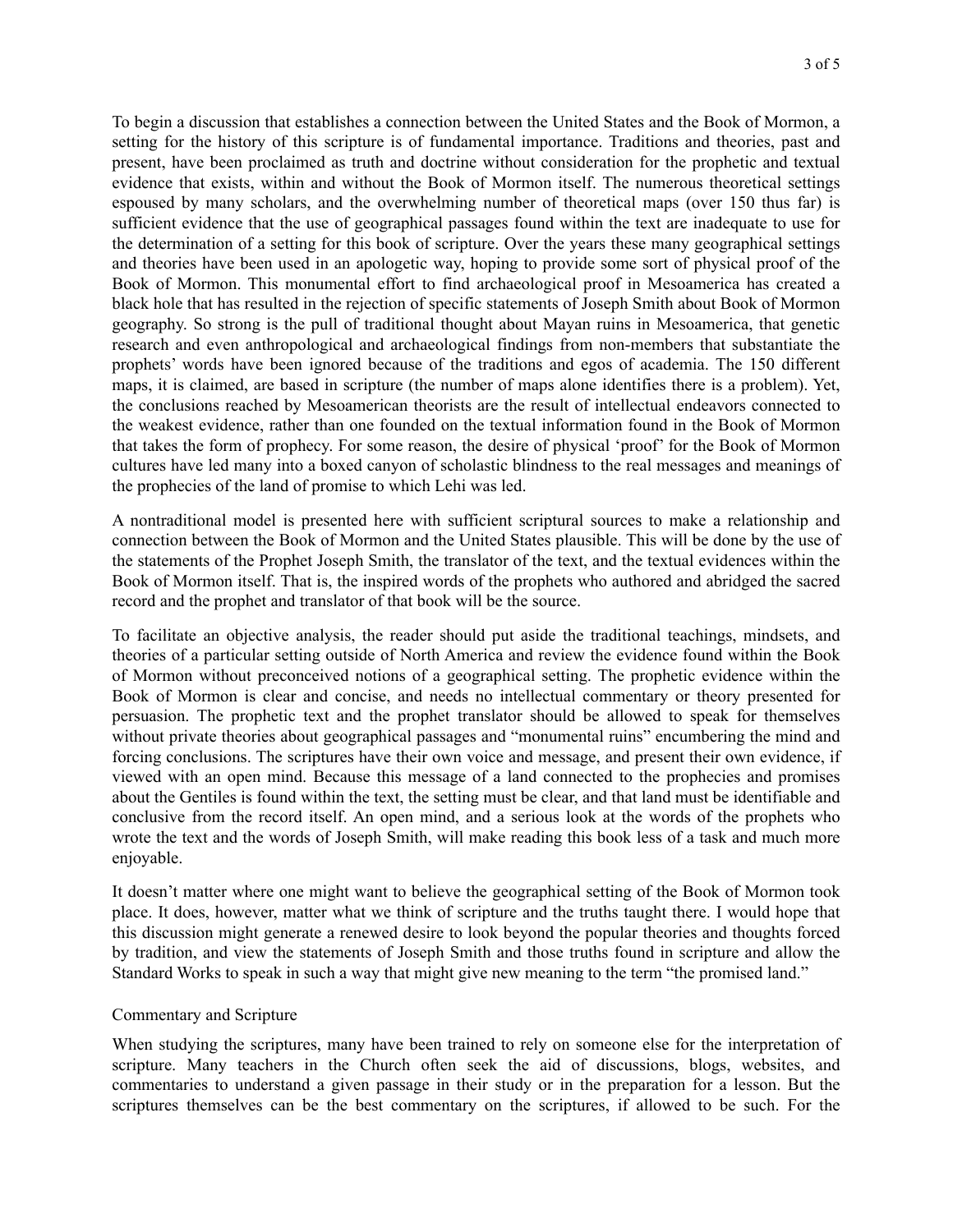scriptures to be their own commentary means that one should not only read them, but study them also. We should "search them diligently" as counseled by King Benjamin:

O my sons, I would that ye should remember that these sayings are true, and also that these records are true. And behold, also the plates of Nephi, which contain the records and the sayings of our fathers from the time they left Jerusalem until now, and they are true; and we can know of their surety because we have them before our eyes.

And now, my sons, I would that ye should remember to search them diligently, that ye may profit thereby; and I would that ye should keep the commandments of God, that ye may prosper in the land according to the promises which the Lord made unto our fathers. (Mosiah 1:6–7)

The requirement to 'study' or, as the scriptures describe, "clinging" to and then "holding fast to the Iron Rod" (1 Nephi 8:19–30) is an action necessary to reach the Tree of Life. Other scriptures counsel to "feast" upon the words of Christ" (2 Nephi 32:3) and to "ponder" them in your hearts (Moroni 10:3) and to "study my word" (D&C 11:22). Seldom do the scriptures advocate to just read them. Too often the personal time that one spends in the scriptures is a regimented reading schedule with goals of time limits, chapters, or pages. Seldom is time actually spent in the "study" of scripture, discovering what the scriptures themselves might have to say on a given subject or topic. It is common to rely on the preparations of men and manuals for the sake of time and energy. The scriptures are 'living' because, with each search, something new can be learned. Like a restoration, the light of truth will begin to break through the words and pages of the scriptures without the confusing arm of flesh. The scriptures should be read consecutively and studied topically.

Personal study is often considered a project of searching commentaries rather than searching the words of scriptures and the Topical Guide and Dictionary that have been prepared for that purpose. It is not that the commentaries are necessarily wrong or bad; they have their place as aids in the search for answers. But serious personal study will unlock the windows and doors of revelation and understanding that cannot be opened otherwise. Only the scriptures can be totally objective as many discussions by others on internet sites, blogs, and commentaries are limited by filters, such as experience, training, and pet topics and theories. Some individuals do not want the scriptures to speak for themselves because when they do, personal agendas, pre-existing beliefs, and theories are difficult to maintain. One cannot be any smarter than the person they choose to believe.

#### Letting the Scriptures Speak for Themselves

As this book continues, it would be suggested that the reader allow the scriptures to speak for themselves. View what the Book of Mormon has to say without the influence, the filters and lenses of others that might have an agenda. View the scriptures as they were written. Try and understand the reasons why they were written for the Latter-day Saints. Every verse quoted will have a reference, and it would be suggested that if there are questions that arise, that the verse be read within the context of the scriptures themselves. It is almost impossible for one to be completely objective because of training or education; however, the sources are available to all. The printed words in the Book of Mormon are scripture. Commentary often requires the commentator to look beyond the ink, as reading between the lines is sometimes inevitable. The author recognizes that this book is also one of commentary. It is said that a "scholar's" greatest ambition is to become a footnote; however, this author's personal commentary is not to be considered a source. The scriptures are used in this text to the extreme because the scriptures should be the source and standard on which to rely. The scriptures are the best commentary on the scriptures, and for that to be true, they must be allowed to speak for themselves.

This book may seem off task as it begins; however, the protracted endeavor centers on the importance of the United States and the freedoms and protections guaranteed in the Declaration of Independence, the